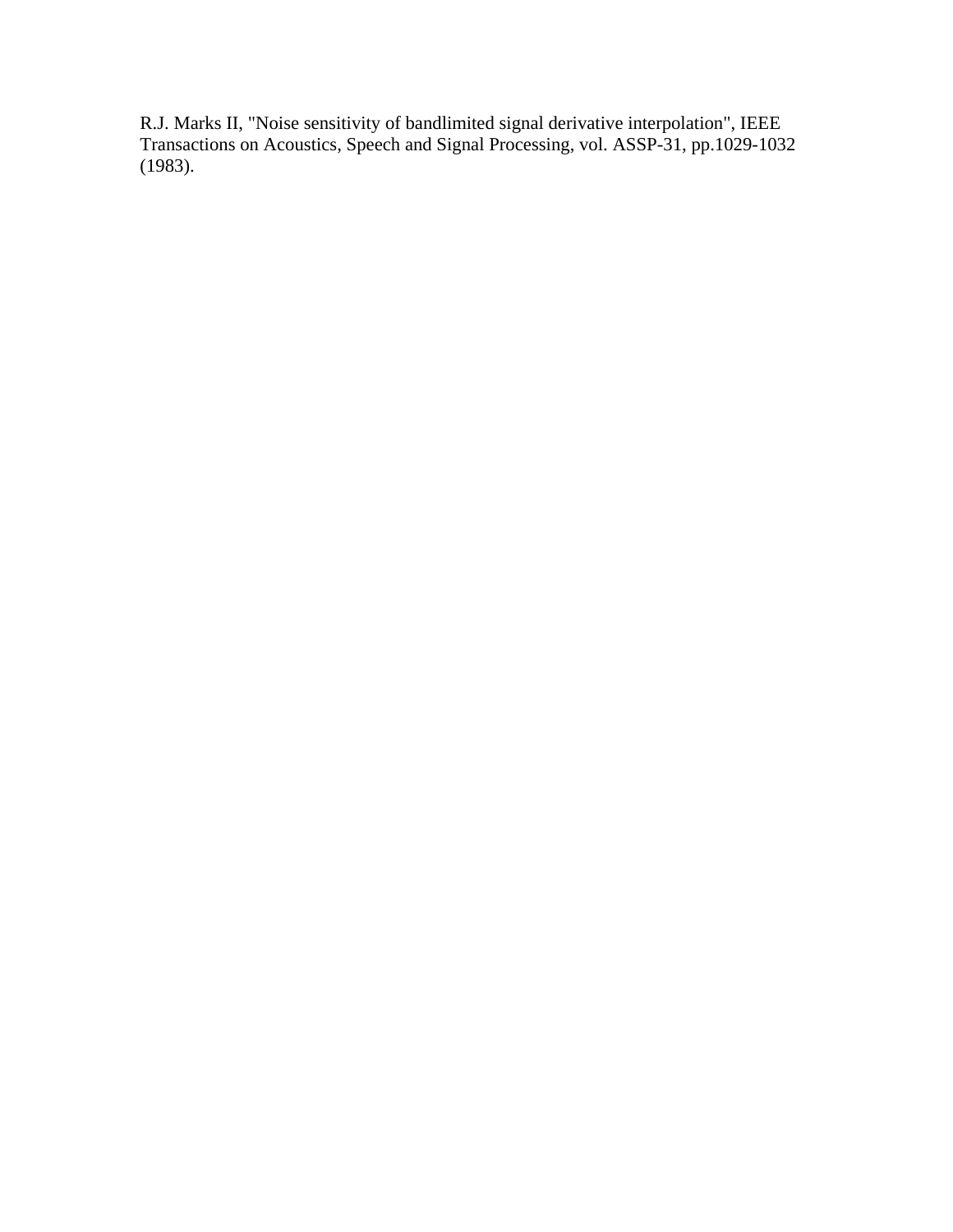

Fig. 1. Estimates  $\hat{R}$  with confidence intervals for relative linear power contribution *R* from 100 simulations each of 100 values of *R.* 

Equation (34) was simulated for  $R = 0, 0.01, \dots, 1$ . For each value of  $R$ , 100 independent realizations of  $u$  and  $w$  of 64 samples during  $T = 10$  s each were used. From each resulting pair of realizations of *u* and *y*,  $\hat{R}$  was estimated using a Papoulis sample interpolation ( $p = 0$ ) have also been considered [6]-[7]. correlation window [4] with maximal window lag-of 15 samples, yielding a window bandwidth [1], [4]  $W = 1.896 \times 64/$  $15T = 0.80$  Hz for  $F_1 = 0.1$  and  $F_2 = 3.2$ ; therefore  $F = 3.1$  Hz.

Fig. 1 shows  $\hat{R}(R)$  with 95 percent confidence interval approximations caiculated according to (30)-(33). For the 10 *000* values of *R* obtained, 34 of the actual *R* were over and 152 under the calculated 95 percent confidence limit approximations.

### **IV. CONCLUSIONS**

Equation (21) shows that the variance of relative linear power contribution estimate  $\hat{R}$  is lower than that of squared coherence function estimate  $\hat{C}(f)$ . This is accomplished at the cost of a larger bias in  $\hat{R}$  compared to  $\hat{C}(f)$ , according to (28). Such bias might be corrected for.

Fig. 1 shows that for white signals, confidence intervals derived according to  $(30)-(33)$  are reasonable bounds on the simulated R for resulting estimate  $\hat{R}$ . The number of occurrences of *R* under the lower and over the upper 95 percent confidence limit did not reach the mathematical expectation 250 each, however. These deviations may be due to approximation errors like no linearity of  $\widehat{Z}$  required for (29)  $\alpha$  pver the wide range of  $\ddot{R}$  for 64 samples or nonnormality of *2.* Similar analysis could be carried out for arbitrary spectra by using cocoloration factors according to (19).

## **ACKNOWLEDGMENT**

The author is indebted to Dr. L.L.W. Hoogstraten for carrying out the simulations, to Prof. H. Kwakernaak for critically reading, and to G.G.M. Steijlen for typing the manuscript.

### **REFERENCES**

- [ 11 G. **M.** Jenkins and **D.** G. Watts, *Spectral Analysis and its Applications.* San Francisco, CA: Holden-Day, 1968.
- [2] P. Lohnberg, "Improved approximation of bias in squared coherence estimates for weakly smooth spectra," *IEEE Trans. Acoust., Speech, Signal Processing,* vol. ASSP-26, pp. 172-174, Apr. 1978.
- \_\_ 131 A. Hald, *Statistical Theory with Engineering Applications.* New York: Wiley, 1952.
- [4] **A.** Papoulis, "Minimum-bias windows for high-resolution spectral estimates," *IEEE Trans. Inform. Theory*, vol. IT-19, pp. 9-12, Jan. 1973.

# Noise Sensitivity **of** Band-Limited Signal Derivative Interpolation

### ROBERT **J. MARKS I1**

Abstract-The sensitivity of interpolation of the pth derivative of a band-limited signal directly from the **signal's** samples in the presence of additive stationary noise is considered. Oversampling and filtering generally decrease the interpolation noise level when the data noise is not band-limited. **A** lower bound **on** the interpolation noise level can be approached arbitrarily closely by increasing the sampling rate. The lower bound is equivalent to the noise level obtained by low-pass filtering and pth-order differentiation of the unsampled additive input noise.

#### **INTRODUCTION**

Given the sufficiently closely spaced samples of a bandlimited signal, we can directly generate the pth derivative of the signal through appropriate interpolation functions  $[1].<sup>1</sup>$ Digital filters can generate good approximations of the samples of the pth derivative, given the signal samples **as** inputs [ 21 441. The effects of filter design have been considered under the assumption *of* noiseless data [SI. Similarly, digital filters for

In this paper, an ideal  $p$ th-order differentiator is assumed and its operation in the presence of additive input data is investigated. We demonstate that the noise level, in general, can be reduced by increasing the sampling rate. The reduction, however, is sometimes insignificant. **A** lower bound for the noise level is shown to be that resulting from passing the unsampled input noise through a cascaded low-pass filter and pth-order differentiator.

**In** the next section, preliminary concepts are introduced. General formulas for the interpolation noise level are then derived, followed by establishment of **a** corresponding lower bound. In the final two sections, the specific cases of Laplace and triangular autocorrelations are considered, When appropriately parameterized, both degenerate to the special case of white noise samples.

## **PRELIMINARIES**

Let  $\mathcal{B}_{W}$  denote the class of  $L_2$  band-limited signals with bandwidth 2W. That is, if  $x(t) \in \mathcal{B}_W$ , then

$$
x(t) = \int_{-W}^{W} X(f) \exp(i2\pi ft) \, df
$$

where

 $X(f) = \mathcal{F}_X(f)$ 

$$
= \int_{-\infty}^{\infty} x(t) \exp(-j2\pi ft) dt
$$

and **3** denotes the Fourier transform operator. Then the pth derivative of  $x(t)$  is

$$
x^{(p)}(t) = (2B)^p \sum_{n=-\infty}^{\infty} x \left(\frac{n}{2B}\right) d_p [2Bt - n] \tag{1}
$$

where the sampling rate  $2B$  exceeds  $2W$ ,

Manuscript received September 13, 1982; revised January 25, 1983. The author **is** with the Department of Electrical Engineering, Univer sity of Washington, Seattle, WA 98195.

<sup>1</sup>The interested reader is referred to the introduction of  $[1]$  for a discussion of additional motivation for this work.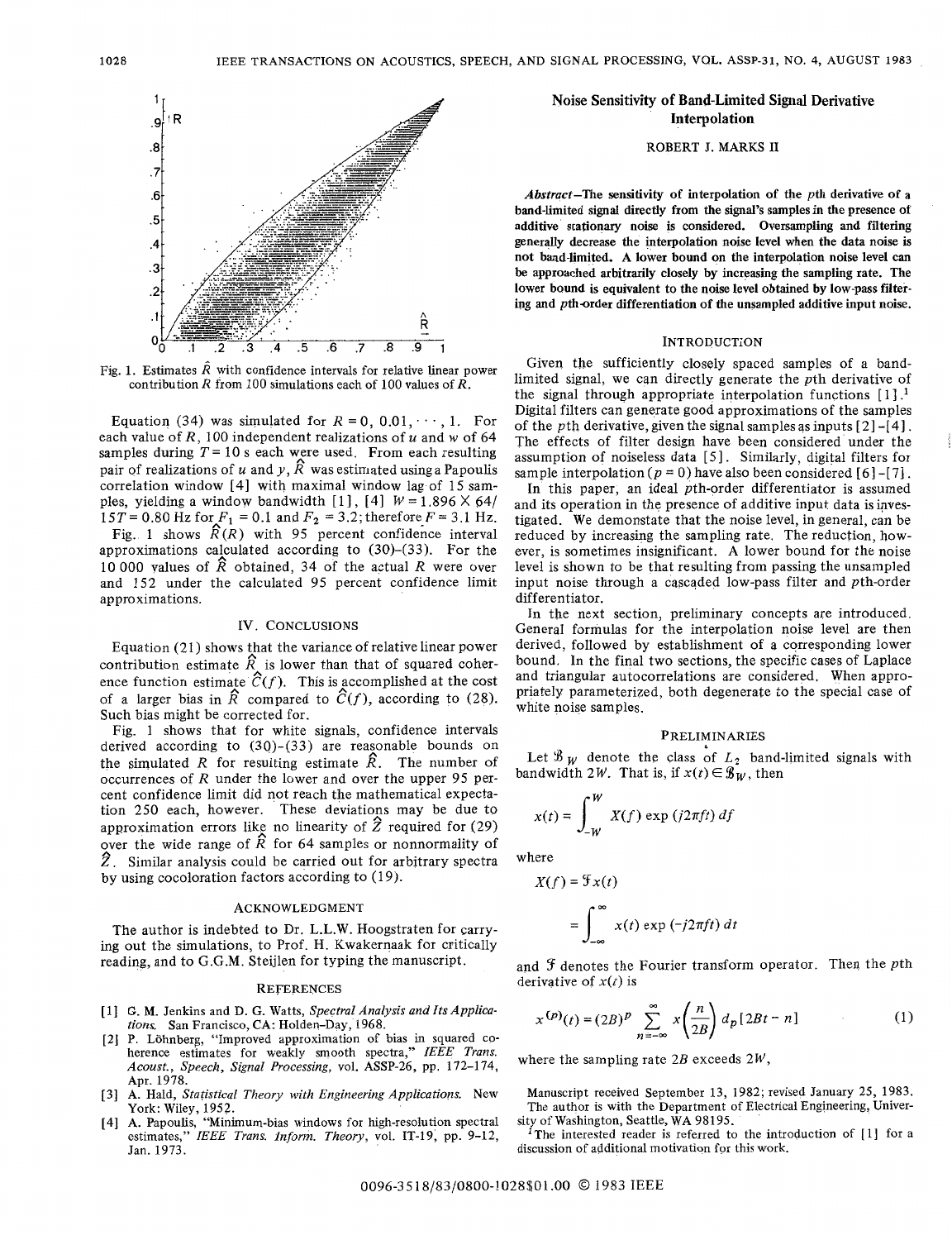$$
d_p(t) = \left(\frac{d}{dt}\right)^p \text{ sinc } t
$$

and sinc  $t = \sin(\pi t)/(\pi t)$ . For  $p = 0$ , (1) becomes the conventional Shannon sampling theorem [8]. Define the sampling rate parameter

$$
r \equiv \frac{2W}{2B} \leq 1.
$$

Since  $x^{(p)}(t) \in \mathcal{B}_W$ , it is unaltered by low-pass filtering. Passing (1) through a filter unity on  $|f| \leq W$  and zero elsewhere gives

$$
x^{(p)}(t) = r(2W)^p \sum_{n = -\infty}^{\infty} x \left(\frac{n}{2B}\right) d_p [2Wt - rn].
$$
 (2)

Note that (1) can be considered as a special case for  $r = 1$ .

## **EFFECTS OF ADDITIVE NOISE**

Let  $\xi(t)$  denote a real zero-mean wide-sense stationary random process with autocorrelation

 $R_{\xi}(t - \tau) = E[\xi(t) \xi(\tau)]$ 

where *E* denotes the expectation operator. If the noise samples  $\xi(n/2B)$  are added to the signal samples in (2), the result is  $x^{(p)}(t) + \eta_p(t)$  where

$$
\eta_p(t) = r(2W)^p \sum_{n=-\infty}^{\infty} \xi\left(\frac{n}{2B}\right) d_p[2Wt - rn].
$$

Thus

$$
R_{\eta_p}(t-\tau) = E[\eta_p(t) \eta_p(\tau)]
$$
  
=  $r^2 (2W)^{2p} \sum_{m=-\infty}^{\infty} R_{\xi} \left( \frac{m}{2B} \right)$   

$$
\sum_{n=-\infty}^{\infty} d_p [2W\tau - (n-m)r] d_p [2Wt - rn].
$$

Since  $x(t) = d_p[2W(\tau - t) + mr] \in \mathcal{B}_W$ , we can use (2) to evaluate the *n* sum above. Furthermore, since

$$
d_p(t) = (-1)^p d_p(-t)
$$

and

$$
\left(\frac{d}{dt}\right)^p d_p(t) = d_{2p}(t)
$$

it follows that

$$
R_{\eta_p}(\tau) = (-1)^p r (2W)^{2p} \sum_{m = -\infty}^{\infty} R_{\xi} \left( \frac{m}{2B} \right) d_{2p} (2W\tau - rm). \tag{3}
$$

Since  $\eta_p(t)$  is zero mean, the corresponding interpolation noise level is

$$
\overline{\eta_p^2} = R_{\eta_p}(0)
$$
  
=  $(-1)^p r (2W)^{2p} \sum_{m=-\infty}^{\infty} R_{\xi} \left( \frac{m}{2B} \right) d_{2p}(rm).$  (4)

**A** spectral density description of the process can be obtained by first transforming (3)

$$
S_{\eta_p}(f) = \mathcal{F}R_{\eta_p}(t)
$$
  
=  $\frac{1}{2B} (2\pi f)^{2p} \sum_{m=-\infty}^{\infty} R_{\xi} \left( \frac{m}{2B} \right) e^{-j\pi m f/B} \text{ rect} \left( \frac{f}{2W} \right)$ 



Fig. 1. Cascaded low-pass filter and pth-order differentiator. output noise level  $\theta_p^2$  is a lower bound for pth-order derivative interpolation from the input samples.

where rect(y) is unity for  $|y| \leq \frac{1}{2}$ , and zero elsewhere. Application of the Poisson sum formula to the *m* sum gives

$$
S_{\eta_p}(f) = (2\pi f)^{2p} \sum_{n=-\infty}^{\infty} S_{\xi}(f - 2nB) \operatorname{rect}\left(\frac{f}{2W}\right)
$$

where  $S_{\xi}(f) = \mathcal{F}R_{\xi}(t)$  is the input noise power spectral density. An alternate expression for the output noise level follows as

$$
\overline{n_p^2} = \int_{-\infty}^{\infty} S_{\eta_p}(f) \, df
$$

$$
= (2\pi)^{2p} \sum_{n=-\infty}^{\infty} \int_{-W}^{W} f^{2p} S_{\xi}(f - 2nB) \, df. \tag{5}
$$

For the unfiltered case  $(r = 1)$ , the integration interval in (5) is over  $|f| \le B$ . Since  $S_{\xi} \ge 0$ , filtering always results in a noise level equal to or better than the unfiltered case.

# **A LOWER BOUND ON OUTPUT NOISE LEVEL**

Consider  $\xi(t)$  input into the cascaded low-pass filter and pthorder differentiator in Fig. 1. Let  $\theta(t)$  denote the output. Recall that, in general, the output spectral density  $S_0(f)$  due to a spectral density input  $S_i(f)$  into a system with transfer fun tion  $H(f)$  is  $S_0(f) = |H(f)|^2 S_i(f)$  [9]. Thus

$$
S_{\theta}(f) = (2\pi f)^{2p} S_{\xi}(f) \operatorname{rect}\left(\frac{f}{2W}\right)
$$

and

$$
\overline{\theta_p^2} = (2\pi)^{2p} \int_{-W}^W f^{2p} S_{\xi}(f) df.
$$
 (6)

Compare to (5). Since  $S_{\xi} \ge 0$ , it follows that  $\theta_n^2$  is a lower bound for the output noise level

$$
\eta_p^2 \geqslant \overline{\theta_p^2}.
$$

Equality is achieved when  $\xi(t)$  has band-limited spectral density (say over the interval  $|f| \leq \Omega$ ) and the sampling rate is sufficiently high to avoid aliasing (i.e.,  $2B - \Omega > W$ ). A lower sampling rate would result in aliasing and a higher output noise level.

For finite  $\overline{\xi^2}$ ,  $S_{\xi}(f) \rightarrow 0$  as  $|f| \rightarrow \infty$ . We see from (5) that, as<br>  $\overline{\xi^2}$ ,  $S_{\xi}(f) \rightarrow 0$  as  $|f| \rightarrow \infty$ . We see from (5) that, as<br>  $\overline{\xi^2} \rightarrow \overline{\theta^2}$ . Hence, the bound can be approached athi- $2B \rightarrow \infty$ ,  $\overline{\eta}_p^2 \rightarrow \overline{\theta}_p^2$ . Hence, the bound can be approached arbitrarily close by appropriate increase in sampling rate, Note we can guarantee from (5) that  $\overline{\eta_p^2}$  decreases with *r* if  $S_g(u)$  decreases with  $u > 0$ . This spectral density property, however, is not applicable for the triangular autocorrelation.

#### **TRIANGULAR AUTOCORRELATION**

Consider the triangle autocorrelation parameterized by  $a > 0$ .

$$
R_{\xi}(\tau) = \xi^2 \Lambda(\tau/a) \tag{7}
$$

where

$$
\Lambda(t) = (1 - |t|) \operatorname{rect} (t/2).
$$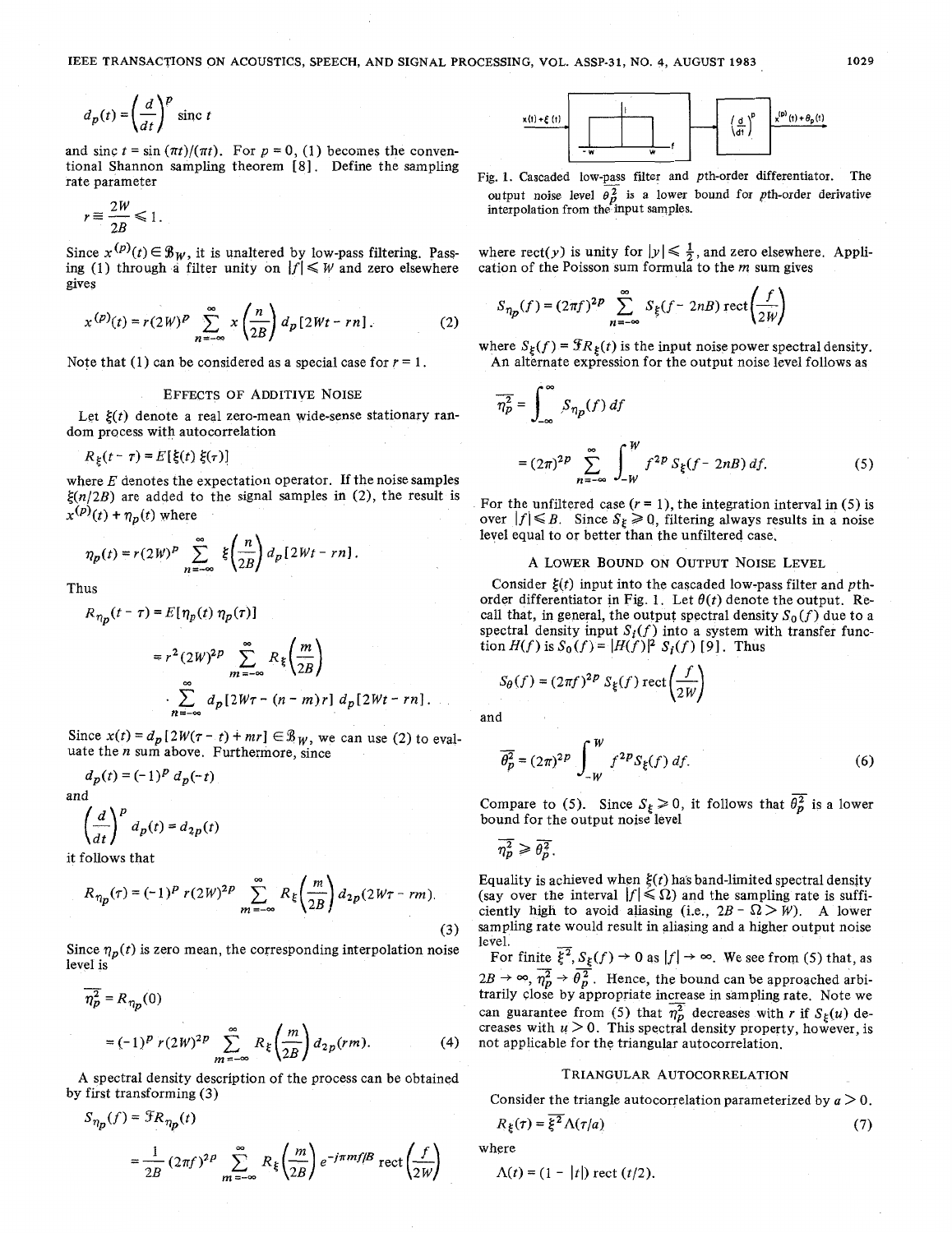

Fig. 2. Normalized interpolation noise level  $\frac{2}{n_p^2} \left(\frac{2}{5}\right)^2$  for the triangle autocorrelation with  $2W = 1$ . The solid curve is for  $a = 0.1$  and the dashed  $a = 0.5$ . The curves are identical for  $r > 1/2$  where the noise samples are white. For  $a = 0.1$ , the noise samples are white for  $r \geqslant 0.1$ .

Substituting into *(4)* gives the normalized error.

$$
\overline{n_p^2/\xi^2} = (-1)^p r(2W)^{2p} \left[ d_{2p}(0) + 2 \sum_{m=1}^N \left( 1 - \frac{m}{T} \right) d_{2p}(rm) \right]
$$

where

 $T \equiv 2Ba$ 

and *N* is the greatest integer not exceeding *T.* Plots of (8) are shown in Fig. 2 for  $2W = 1$  and  $a = 0.5$  and 0.1.

Of specific interest is the case where sampling is performed such that  $T \leq 1$ . The noise samples are then white. That is,

$$
R_{\xi}\left(\frac{n}{2B}\right) = \overline{\xi^2}\delta_n\tag{9}
$$

where  $\delta_n$  denotes the Kronecker delta. Since

$$
d_{2p}(0) = \int_{-1/2}^{1/2} (j2\pi f)^{2p} df
$$

$$
= \frac{(-1)^p \pi^{2p}}{2p + 1}
$$
(10)

we have for white samples

$$
\overline{\eta_p^2}/\overline{\xi^2} = \frac{r(2\pi W)^{2p}}{2p+1}.
$$
 (11)

For the conventional sampling theorem,  $p = 0$  and the noise level is improved by a factor of *r.* 

Since  $2W = 1$  in Fig. 2, the plots there are equivalent to  $(11)$ for  $r \ge a'$ . Note (11) is independent of the *a* parameter-thus the merging of the  $a = 0.1$  and 0.5 plots at  $r = 0.5$ . For the domain shown, all of the  $a = 0.1$  samples are white.

sampling rate results in an insignificant improvement in the interpolation noise level. Note there can exist a point whereupon a further increase of

for the triangle'autocorrelation is Since  $\mathfrak{F}\Lambda(t) = \text{sinc}^2 f$ , from (6), the normalized lower bound

$$
\overline{\theta_p^2/\xi^2} = 2a(2\pi)^{2p} \int_0^W f^{2p} \operatorname{sinc}^2\left(af\right) df. \tag{12}
$$



correlation with  $\alpha = 2W = 1$ .

In Appendix **A,** we show that

$$
\overline{\theta_p^2/\xi^2} = \begin{cases}\n\frac{2}{\pi} \left\{ Si(2\pi aW) - \sin(\pi aW) \operatorname{sinc} (aW) \right\} ; & p = 0 \\
\frac{4^p W^{2p-1}}{a} \left\{ \frac{\pi^{2p-2}}{2p-1} + (-1)^p d_{2p-2} (2aW) \right\} ; & p \ge 1\n\end{cases}
$$
\n(13)

where

here  
\n
$$
Si(t) = \int_0^t \frac{\sin \tau}{\tau} d\tau
$$

is the sine integral function. Lower bounds for each of the plots in Fig. 2 are graphically indistinguishable from the  $r = 0.1$ values.

# LAPLACE AUTOCORRELATION

**A** second tractable solution results from the Laplace correla-A second tractable solution parameterized by  $\alpha$ .<br>  $R_{\xi}(\tau) = \overline{\xi^2}e^{-\alpha|\tau|}$ .

$$
R_{\xi}(\tau) = \overline{\xi^2} e^{-\alpha|\tau|}.\tag{14}
$$

As is shown in Appendix B, the corresponding normalized out-

but noise level can be written in integral form as  
\n
$$
\overline{\eta_P^2/\xi^2} = (2\pi B)^{2p} \sinh \frac{\alpha}{2B} \int_0^r u^{2p} \left[ \cosh \frac{\alpha}{2B} - \cos \pi u \right]^{-1} du.
$$
\n(15)

The well-behaved (strictly increasing) integrand in (1 *5)* provides for straightforward digital integration. Sample plots of (1 *5)*  are shown in Fig.  $3$  for  $2W = 1$ .

Two special cases of (15) are worthy of note. a) The  $p = 0$ case as plotted in Fig. 2 simply corresponds *to* conventional sampling theorem interpolation followed by filtering. For this case, (1 *5)* can be evaluated in closed form [ 101 .

$$
\overline{n_0^2/\xi^2} = \frac{2}{\pi} \operatorname{atan} \left[ \frac{\sinh \frac{\alpha}{2B} \tan \frac{\pi \tau}{2}}{\cosh \frac{\alpha}{2B} - 1} \right].
$$

b) If

$$
12) \qquad \frac{\alpha}{2B} \gg 1 \tag{16}
$$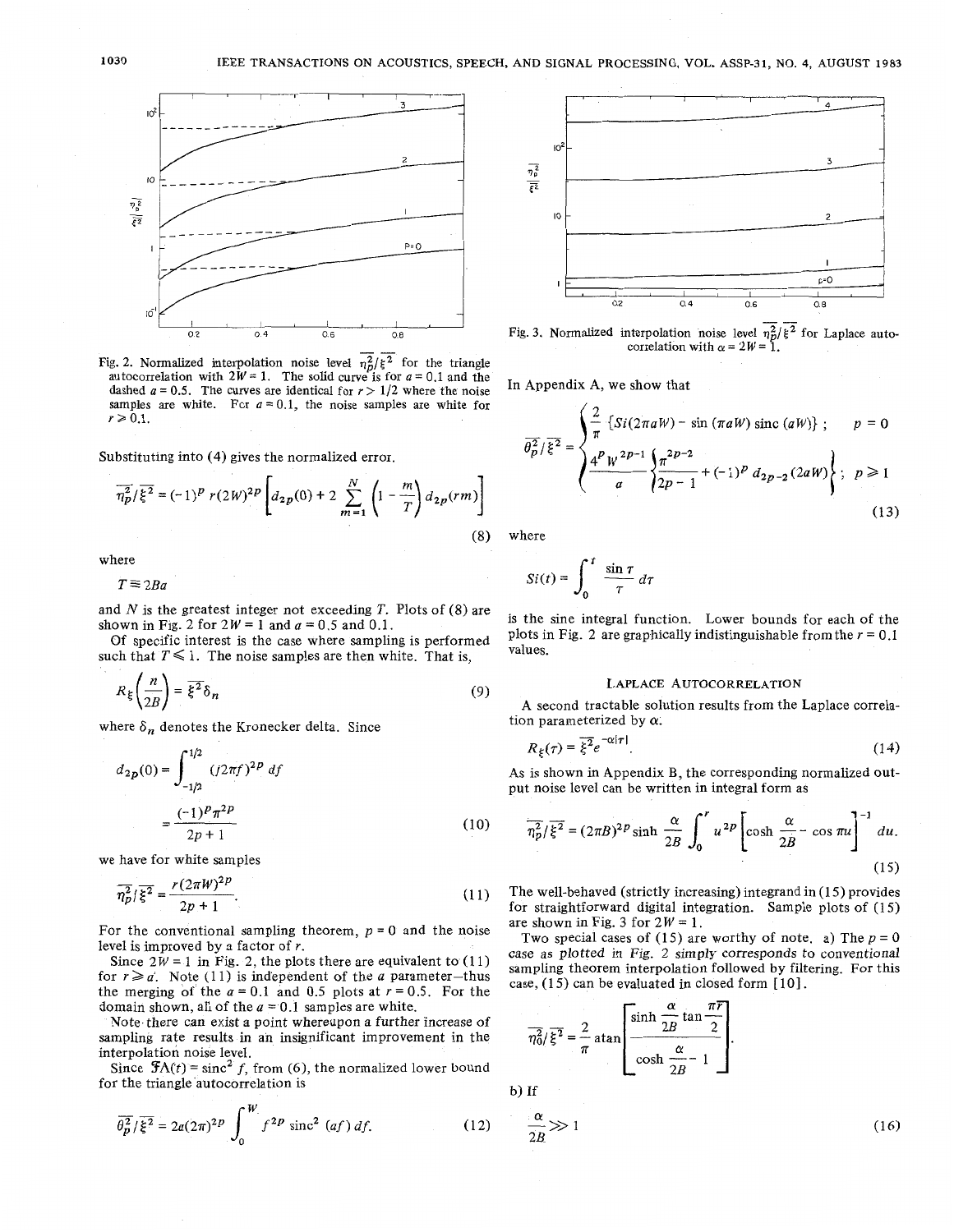then (15) approaches  
\n
$$
\overline{n_p^2}/\overline{\xi^2} = (2\pi B)^{2p} \int_0^r u^{2p} du
$$
\n
$$
= \frac{r(2\pi W)^{2p}}{2p+1}
$$
\n(17)

which is the same result as the discrete white noise case in  $(11)$ . Indeed, when  $(16)$  is applicable, the noise samples are very nearly white and the plots for white samples in Fig. 2 can be used as excellent approximations.

Here, as in the previous example, one must be cautioned on comparing equally parameterized interpolation noise levels for differing *p*. The units of  $\eta_p^2/\xi^2$  are (s)  $2^p$ .

For a lower bound for the Laplace autocorrelation, we transform (14) and substitute into (6). The result is

$$
\overline{\theta_p^2/\xi^2} = \frac{4(2\pi)^{2p}}{\alpha} \int_0^W \frac{f^{2p} df}{1 + (2\pi f/\alpha)^2}.
$$
 (18)

As is shown in Appendix C

$$
\overline{\theta_p^2/\xi^2} = \begin{cases}\n\frac{2}{\pi} \operatorname{atan} \epsilon; & p = 0 \\
\frac{2\alpha^2}{\pi} \left[ \epsilon - \operatorname{atan} \epsilon \right]; & p = 1 \\
\frac{2\alpha(2\pi W)^{2p-1}}{\pi(2p-1)} - \alpha^2 \left[ \overline{\theta_p^2} / \overline{\xi^2} \right]; & p > 1\n\end{cases} \tag{19}
$$

where

 $\epsilon = 2\pi W/\alpha$ .

Graphically, these bounds are also indistinguishable from the corresponding smallest values on the plots in Fig. **3.** 

# APPENDIX A DERIVATION OF (13) FROM (12)

We begin by rewriting  $(12)$  as

We begin by rewriting (12) as  
\n
$$
\overline{\theta_p^2/\xi^2} = \frac{(2\pi)^{2p}}{\pi^2 a} \int_0^W f^{2p-2} [1 - \cos 2\pi af] df.
$$
\n(A1)

For even index

$$
d_{2q}(t) = \int_{-1/2}^{1/2} (j2\pi \chi)^{2q} e^{-j2\pi \chi t} d\chi
$$
  
=  $2(2\pi)^{2q} (-1)^q \int_0^{1/2} \chi^{2q} \cos(2\pi \chi t) d\chi.$ 

For  $f = 2W\chi$ , it follows from (A1) that for  $p \ge 1$ 

$$
\overline{\theta_p^2/\xi^2} = \frac{2(2W)^{2p}(-1)^{p-1}}{a} \left[ d_{2p-2}(0) - d_{2p-2}(2aW) \right].
$$

Using (10) gives (13) for  $p \ge 1$ . The  $p = 0$  case follows immediately from (12) using integration by parts.

DERIVATION OF (15) FROM (14) AND (4) Note that we can write (4) as From (A4), it follows that

$$
\overline{n_p^2} = \frac{1}{2B} (2\pi)^{2p} \int_{-W}^{W} f^{2p} \sum_{n=-\infty}^{\infty} R_{\xi} \left( \frac{n}{2B} \right) e^{-j\pi n f/B} df. \quad (A2)
$$

[An alternate derivation follows by application of the Poisson sum formula to (5).] For the Laplace autocorrelation in (14), the  $n$  sum becomes

$$
\frac{1}{\xi^2} \sum_{n=-\infty}^{\infty} R_{\xi} \left( \frac{n}{2B} \right) e^{-j\pi n f/B}
$$
  

$$
= 1 + 2 \sum_{m=1}^{\infty} e^{-m\alpha/2B} \cos \pi m f/B
$$
  

$$
= 1 + 2 \text{ Re } \sum_{m=1}^{\infty} [e^{-(\alpha+j2\pi f)/2B}]^m
$$
  

$$
= \frac{\sinh \frac{\alpha}{2B}}{2B}
$$
 (A3)

where Re denotes the "real part of" and we have used the geometric series

$$
\sum_{m=0}^{\infty} Z^m = (1 - Z)^{-1}; \ |Z| < 1.
$$
 (A4)

Substituting (A3) into (A2), recognizing the integrand is even and making the variable substitution  $f = Bu$  results in (15).

# APPENDIX C DERIVATION OF (19) FROM (18)

Set  $u = 2\pi f/\alpha$  and (18) becomes

$$
\overline{\theta_p^2/\xi^2} = \frac{2}{\pi} \alpha^{2p} \int_0^e \frac{u^{2p} du}{1+u^2}.
$$
 (A5)

The  $p = 0$  case follows immediately. For  $p > 0$ , consider first the case where  $\epsilon < 1$ . With  $Z = -u^2$ , the denominator in (A5) can be expanded via (A4) and the resulting integral evaluated to give

$$
\overline{\theta_p^2}/\overline{\xi^2} = \frac{2}{\pi} \alpha^{2p} \sum_{m=0}^{\infty} (-1)^m \frac{\epsilon^{2m+2p+1}}{2m+2p+1}.
$$

Set  $n = m + p$  and recall the Taylor series

atan 
$$
x = \sum_{n=0}^{\infty} \frac{(-1)^n x^{2n+1}}{2n+1}
$$
. (A6)

Thus, for  $\epsilon < 1$ ,

$$
\overline{\theta_p^2}/\overline{\xi^2} = \frac{2}{\pi} (-1)^p \alpha^{2p} \left[ \text{atan } \epsilon - \sum_{n=0}^{p-1} (-1)^n \frac{\epsilon^{2n+1}}{2n+1} \right]. \tag{A7}
$$

For  $\epsilon > 1$  we rewrite (A5) as

$$
p \ge 1. \text{ The } p = 0 \text{ case follows } \text{imme}
$$
\n
$$
p \ge 1. \text{ The } p = 0 \text{ case follows } \text{imme}
$$
\n
$$
\overline{\theta_p^2/\xi^2} = \frac{2}{\pi} \alpha^{2p} \left[ \int_0^{1-} + \int_{1+}^{\epsilon} \right] \frac{u^{2p} du}{1+u^2}
$$
\n
$$
= \frac{2}{\pi} \alpha^{2p} \left[ (-1)^p \left\{ \frac{\pi}{4} - \sum_{n=0}^{p-1} \frac{(-1)^n}{2n+1} \right\} + \int_{1+}^{\epsilon} \frac{u^{2p} du}{1+u^2} \right]
$$

$$
\sum_{n=0}^{\infty} Z^{-n} = Z(Z-1)^{-1}; \quad |Z| > 1.
$$